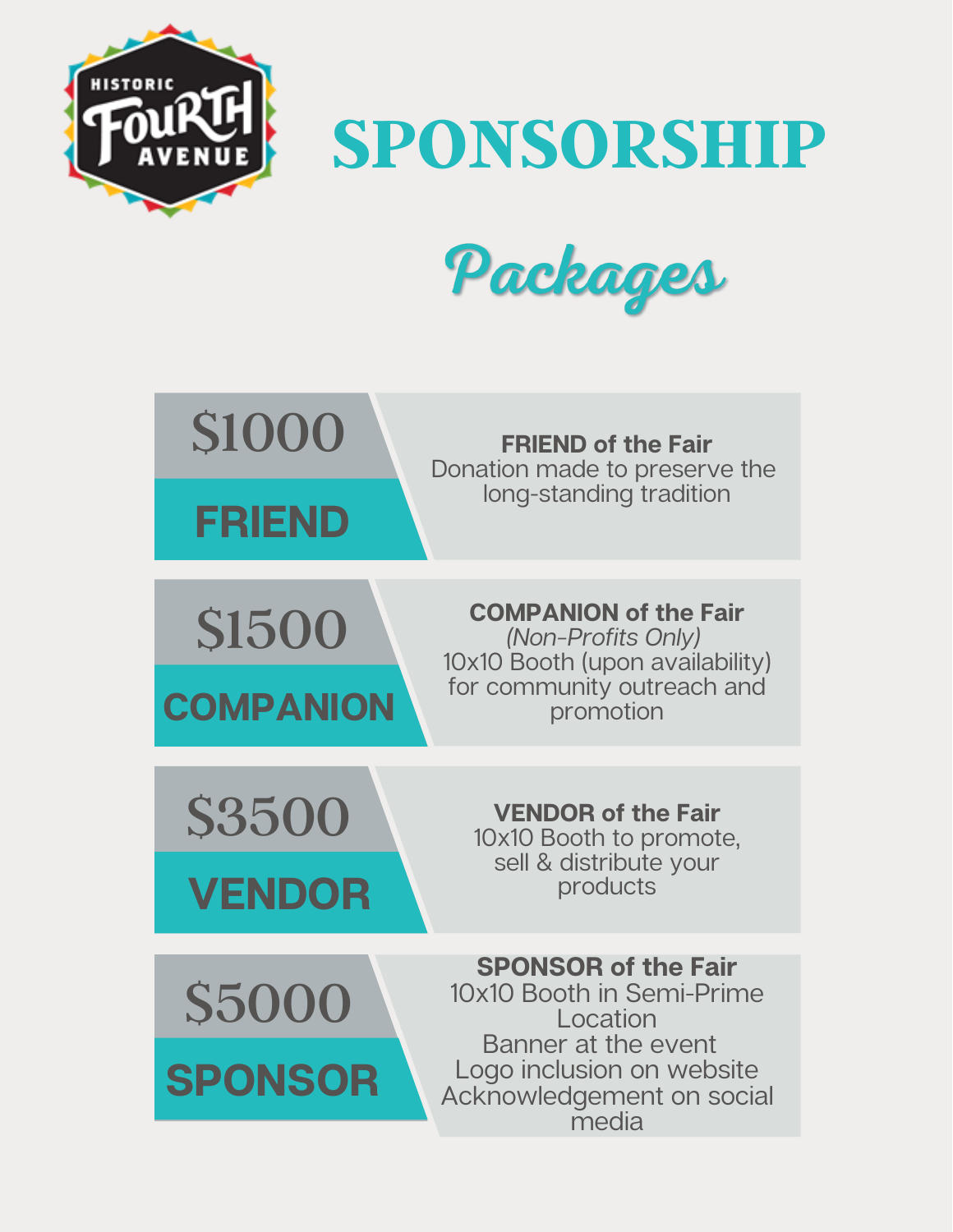

**SPONSORSHIP**



**PARTNER** \$7,500

**PARTNER of the Fair**

Banner at Haggerty Plaza Acknowledgement on website and from both stages Dedicated social media post 10x10 Booth in Semi- Prime Location

\$10,000 **CHAMPION**

### **CHAMPION of the Fair**

Banner at Haggerty Plaza Acknowledgement on website, advertising and from both stages Dedicated social media posts 10x10 Booth in Prime Location Naming Rights of Stage



### **DEDICATED SPONSORSHIP**

Banners in high-traffic areas Acknowledgement on website, in advertising and from stages Dedicated social media posts 10x10 Booth in Prime Location Naming rights of experience or service